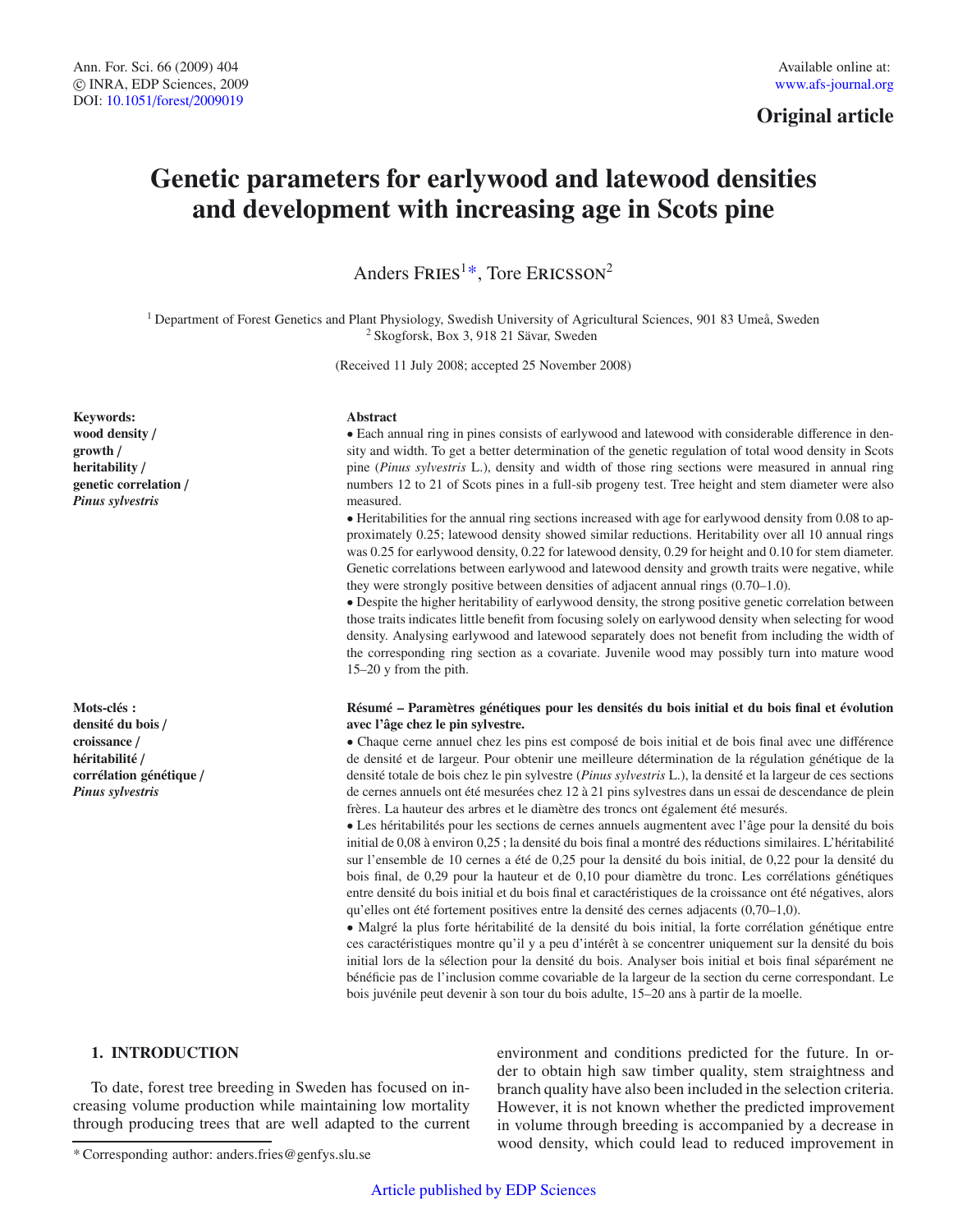amount of wood biomass. The present study evaluates wood density measurements in a progeny test with full-sib families from controlled crosses between plus tree clones growing in production seed orchards. It should thus provide important information about the total effect of the breeding improvement on the production of wood biomass, and provide genetic parameters that could be used if wood density is included in the selection criteria in future breeding programmes.

The wood of a Scots pine tree is very heterogeneous. It is composed of a series of radial annual rings, each of which includes both earlywood and latewood, and a transition zone between those wood types. The cell structure of earlywood and latewood is rather different and this affects the density. Earlywood cells are wide, and have a squared cross-section and thin walls, while the latewood cells have thicker walls and are radially compressed. Thus, their lumens are smaller (Hodge and Purnell, [1993](#page-7-0)), and they therefore have more wood mass per unit volume, giving the latewood higher density than the earlywood. On the other hand, latewood sections are normally considerably thinner than earlywood sections. It has been claimed by Evans et al. [\(1995](#page-7-1)) that the expansion of fibre cells occurs over a different time scale from cell wall formation, and that these processes may, therefore, be regulated by different genes. If so, it may be possible to obtain annual rings and ring sections with large diameter and cells with thick walls, resulting in both high wood density and wide annual rings. In addition, earlywood continues to be formed until shoot elongation stops, at which point latewood formation commences and continues until cambial growth ceases in late summer (Vargas-Hernandez and Adams, [1994\)](#page-7-2). Thus, cambial phenology – especially the length of the latewood formation period, which is a genetically regulated trait (Vargas-Hernandez and Adams, [1994\)](#page-7-2) – is important for determining the relative amount of latewood in an annual ring and, hence, the whole ring density, but not necessarily the latewood density per se. The density of the whole ring is thus also genetically influenced through the genetic factors affecting cambial phenology. Due to annual variations in growth conditions and, thus, growth rhythms, radial growth must be broken down to the level of annual growth ring sections. Since more of the extra radial growth in a favourable year is laid down in the earlywood with lower wood density than the latewood (Zamudi et al., [2005\)](#page-7-3), the overall density of the annual ring formed in a favourable year should be lower than in a year when conditions are poor; the latter should result in a larger fraction of high-density latewood. The main argument for a growth rate compensation in evaluations is thus the altered relation between the earlywood and latewood width. The width or the area of the growth ring is hence often used as a covariate, e.g. in Hodge and Purnell [\(1993\)](#page-7-0), Hannrup et al. [\(2000](#page-7-4)), Li and Wu [\(2005\)](#page-7-5), and Fries and Ericsson [\(2006\)](#page-7-6). The hypothesis tested in the present study is, thus, that if earlywood density and latewood density are analysed separately there is no need to take account of the width of each of the wood types. Analysing the wood types separately should increase the scope for accurately estimating wood densities, their genetic parameters, and exploring possible genetic relationships between growth rates and earlywood and latewood densities.

In most conifers, there is a transition between juvenile wood and mature wood some distance from the pith. Some authors, e.g. Burdon et al. [\(2004\)](#page-7-7), refer to this as a change from corewood to outerwood, and use the change from juvenile wood to mature wood to describe the vertical differences in wood types. Cown [\(1992\)](#page-7-8) also discusses these definitions. However, in the present paper the terms juvenile and mature wood refer to the radially differentiated wood types. In pines (*Pinus* spp.), juvenile wood is characterised by shorter tracheids with thinner walls and hence lower density than mature wood (Zobel and Sprague, [1998\)](#page-7-9). Actually, Cown [\(1992\)](#page-7-8) suggests using wood density to define the boundary between juvenile and mature wood. Furthermore, juvenile wood has microfibrils oriented at a larger angle to the long cell axis (higher microfibril angle), a trait of considerable importance in the pulping process and in the paper properties of the resultant pulp, as well as affecting wood stiffness (Couchene et al., [2006;](#page-7-10) Steffenrem et al., 2008). The change from juvenile wood to mature wood is generally claimed to occur at around 15 annual rings from the pith in pines and Norway spruce (see Burdon et al., [2004;](#page-7-7) Kučera, [1994\)](#page-7-11), although Zamudi et al. [\(2005\)](#page-7-3) set the threshold for *Pinus radiata* at around ring number 10. It is generally desirable to evaluate progeny tests at as young an age as possible, but this is in conflict with evaluating mature wood density. One aim of the work described herein was to examine the development of wood density during the 10-year period encompassing the suggested transition from juvenile wood to mature wood, and to determine whether juvenile wood density is genetically correlated with mature wood density. This should increase the potential for using juvenile wood density to predict high mature wood density.

The specific objectives of the present study were thus:

- **–** to estimate genetic parameters for earlywood and latewood density separately, and for individual years, and to assess the effect of including the width of the corresponding wood types in the estimation;
- **–** to estimate the genetic correlations between the densities of the different wood types, between different years, and between densities and growth traits; and
- **–** to follow the development of earlywood and latewood density during the years proposed for the transition from juvenile to mature wood.

The whole ring wood density of the same material was evaluated in a previous study (Fries and Ericsson, [2006](#page-7-6)).

#### **2. MATERIAL AND METHODS**

#### **2.1. Progeny test plantation, data collection and sample treatment**

The present study examines wood samples of full-sib progenies of plus trees in the Swedish Scots pine breeding programme for use in northern Sweden. The progeny test, Grundtjärn (S23F711261, at 63◦ 33′ N, 17° 25′ E and 320 m elevation), includes 197 full-sib families from controlled crosses of 50 phenotypically selected first-generation parents. The plus tree parents were regarded as a random sample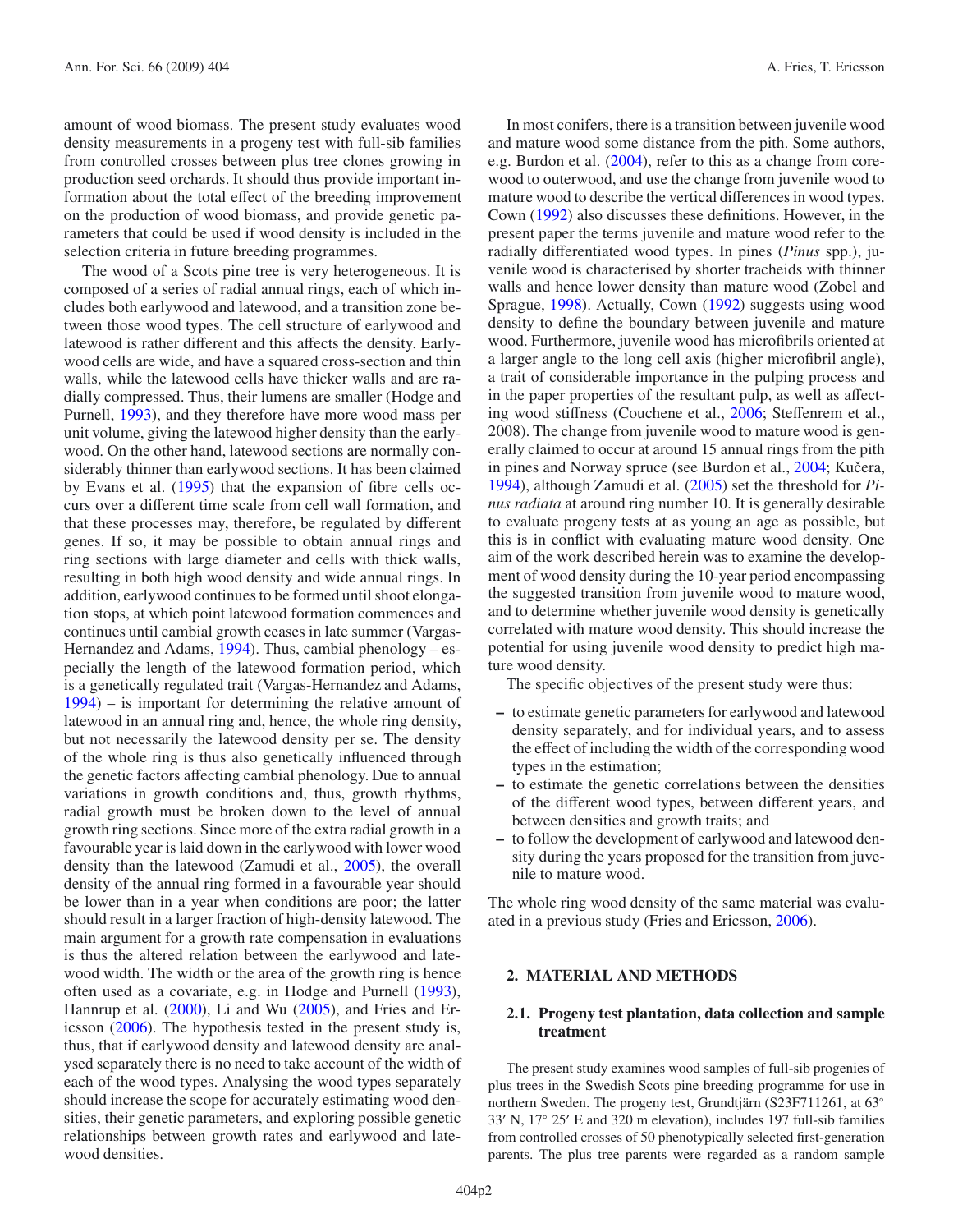from a population of plus trees. The crossing scheme layout was a partial diallel, approximating Kempthorne and Curnow's [\(1961](#page-7-12)) circulant design, with each parent being either mother or father eight times (for eight parents, nine times). For further details of the layout, see Fries and Ericsson [\(2006](#page-7-6)).

The study evaluates the density of the earlywood and latewood separately in annual ring numbers ca. 12–21 from the pith (see Fries and Ericsson [\(2006](#page-7-6)) for a description of the determination of the annual ring numbers). Determining ring number from the bark inwards, as in this study, relates only approximately to counting from the pith, since different trees attain breast height at somewhat different ages. On the other hand, using this method ensures that the same ring numbers equate to formation during the same calendar year. The wood samples used in the analyses were increment cores with a diameter of approximately 5 mm, collected in September 2001 from trees 30 growing seasons since planting (32 growing seasons from seed). The cores were taken from the bark to, or almost to, the pith, amounting to 18–26 annual rings. The south-west area of the progeny test was the subject of the study, and the wood samples were collected from 2 640 trees (54%) in the experimental plantation. Only undamaged or slightly damaged trees were used. At the same time the total height and stem diameter of the trees were measured, and their vitality was assessed. Wood density was measured by X-ray diffraction using an Itrax Density Scanner (Cox Analytical Systems, [http:](http://www.coxsys.se/itrax{_}density{_}scanner.htm)// www.coxsys.se/[itrax\\_density\\_scanner.htm\)](http://www.coxsys.se/itrax{_}density{_}scanner.htm). This device is described in more detail in Lindeberg [\(2001](#page-7-13)) and Bergsten et al. [\(2001\)](#page-7-14), and in Fries and Ericsson [\(2006](#page-7-6)) the procedure followed is described in detail.

The Itrax analyser creates photographic exposures of the core; these are used to manually determine the border between each annual ring, while the earlywood/latewood-boundary was automatically set at 50% of the maximum density for that ring. Absorption values were translated into wood densities in the increment cores using a density reference stick, which was included in each run (one run comprised 19 samples plus the reference).

#### **2.2. Treatment of the data**

Out of the 2 640 trees from which wood sample increment cores were taken, 1 655 (63%) yielded exposures which produced acceptable data. Based on visual examination, there were three main reasons for not accepting the photo exposures or the resulting data: (i) difficulties in identifying the boundaries between annual rings since the annual rings were extremely narrow, the increment cores were broken or not sufficiently straight; (ii) the photo exposure was not of sufficient quality because the camera was accidentally out of position during the X-ray analyses; and (iii) the angle of the annual ring in the strip differed too much from the perpendicular in comparison with the long axis of the stick. Single annual rings with compression wood and cracks were also excluded.

#### **2.3. Genetic model and statistical analysis**

The analyses were conducted using ASReml 2.0 statistical software (Gilmore, [2006\)](#page-7-15), and a parent-term setup was fitted to the data in order to be applicable to the genetic model  $P = A + E$  with corresponding variances  $\sigma_P^2 = \sigma_A^2 + \sigma_E^2$  to be estimated. In this model *P* is the phenotypic value, *A* the additive genetic effect, and *E* the assumed independent environmental effect including any genetic residual. Block effects were included as a fixed effect and parent effects as random components. Furthermore, most analyses were undertaken both with and without the width of the corresponding annual ring section as a covariate, i.e. for earlywood density of annual ring 12 the width of the earlywood of annual ring 12 was used, etc. When estimating the correlations between different years no covariate could be used since multiple years were involved.

The random components in the genetic model were constructed based on a parent design matrix giving the relationships of the full-sib families. As for the variances above, the covariances were assumed to be composed as follows:

$$
\sigma_{P_{ij}} = \sigma_{A_{ij}} + \sigma_{E_{ij}}
$$

for the traits *i* and *j*.

The variances and covariances (and/or corresponding correlations) were estimated using the REML method in the ASReml runs (which also yield BLUP breeding values), and they formed the basis for deriving estimates of heritability and genetic correlations. The complete genetic model is presented in Fries and Ericsson [\(2006](#page-7-6)).

#### **3. RESULTS**

Latewood density (LD) was more than twice as high as earlywood density (ED): 0.7–0.8 g·cm<sup>-3</sup> compared with ca. 0.35 g·cm−<sup>3</sup> (Tab. [I,](#page-3-0) Fig. [1a](#page-4-0)). ED did not change much during the ten-year period, but there was a slight general increase in LD, although with a dip in the penultimate year. There was no significant difference between years with respect to either LD or ED. Both earlywood width (EW) and latewood width (LW) decreased by about 50% during the 10-year period (Fig. [1b](#page-4-0)). Breeding values (obtained from the ASReml runs) for ED increased on average slowly but steadily with increasing age, but the different parents developed to some extent differently. There were larger differences in breeding value for LD than ED, and there was a considerable increase at ring number 16– 17, but a drop during the penultimate year (Fig. [2a](#page-4-1)). If LW was included as a covariate, the reduction also occurred during the last year (see Fig. [B,](#page-4-0) online material only<sup>[1](#page-2-0)</sup>). The amplitude between maximum and minimum breeding values relative to the mean values tended to increase with increasing ring number for ED, while it decreased for LD (Figs. [2b](#page-4-1) and [2c](#page-4-1)). For ring number 21 the difference was of similar size for ED and LD, ca. 6%.

<span id="page-2-0"></span>During the 10-year period, the heritability for ED increased from 0.08 in the first years to 0.20–0.25, while it decreased for LD from approximately 0.22 to 0.10–0.15 (Tab. [Ia–Ib](#page-3-0), Fig. [3a](#page-5-0)). In both cases, at annual ring number 17 there appeared to be some stabilising of the heritability, although the annual variation was large. The genetic coefficients of variation ranged between 3% and 6% for both ED and LD, and the trend mirrored the heritability, with an increase for ED and a decrease for LD (Fig. [3b](#page-5-0)). Analyses incorporating the covariate changed neither the heritabilities nor the genetic coefficients of variation. EW and LW had heritabilities below 0.10 during the whole period (Fig. [3a](#page-5-0)). Heritability for total earlywood density and latewood density over the ten years (EDtot and LDtot) was 0.25 and 0.22, respectively (Tab. [III\)](#page-7-16).

<sup>1</sup> Figures A and B, and Table A are material available online only at [www.afs-journal.org.](www.afs-journal.org)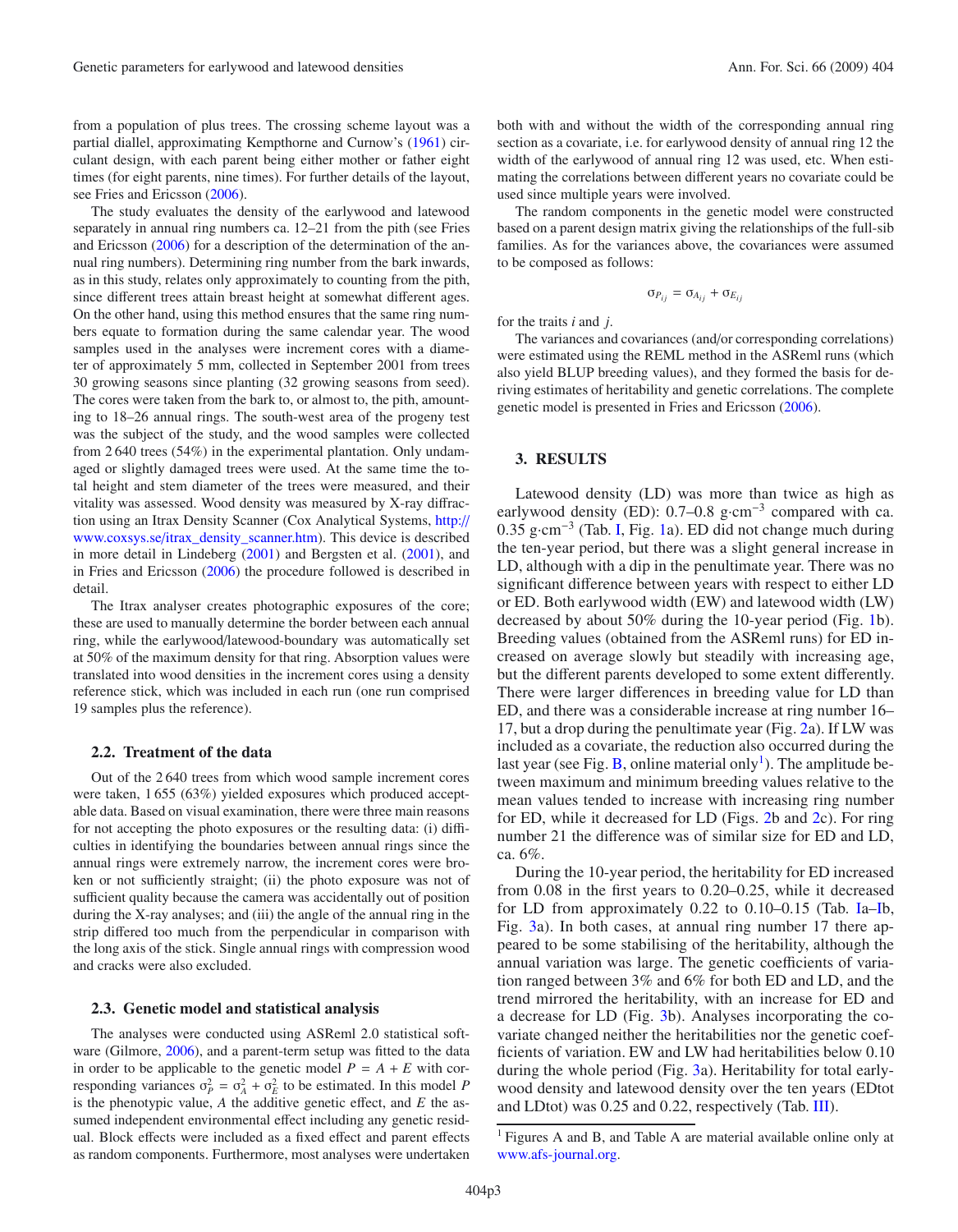<span id="page-3-0"></span>Table I. Results of analyses of earlywood and latewood densities (ED and LD, respectively) on a yearly basis. Mean density (mv), the number of analysed samples (trees) for each annual ring  $(n_{yr})$ , phenotypic variances  $(\sigma_p^2)$ , heritability  $(h^2)$ , genetic coefficient of variation  $(CV_A)$ , and genetic, environmental and phenotypic correlations  $(r_A, r_E$  and  $r_P$ , respectively) with earlywood width (EW and LW, respectively), tree height (H01) and stem diameter (D01). (a) Earlywood density, (b) latewood density.

|  | Table Ia. Earlywood density |  |
|--|-----------------------------|--|
|  |                             |  |

|                        |       |              |                                   |                   |            |                  | ED-EW             |                   |
|------------------------|-------|--------------|-----------------------------------|-------------------|------------|------------------|-------------------|-------------------|
| Ring number from pith. | Mv    | $n_{\rm vr}$ | $\sigma_p^2(x\overline{10^{-3}})$ |                   | $CV_A(\%)$ | $r_A$            | $r_{\rm E}$       | $r_{\rm P}$       |
| 12                     | 0.345 | 878          | 1.42                              | $0.083 \pm 0.040$ | 3.12       | $-0.31 \pm 0.33$ | $-0.35 \pm 0.032$ | $-0.35 \pm 0.032$ |
| 13                     | 0.334 | 995          | 1.16                              | $0.14 \pm 0.051$  | 3.86       | $-0.28 \pm 0.27$ | $-0.22 \pm 0.033$ | $-0.23 \pm 0.033$ |
| 14                     | 0.342 | 912          | 1.17                              | $0.21 \pm 0.066$  | 4.62       | $-0.49 \pm 0.23$ | $-0.19 \pm 0.036$ | $-0.21 \pm 0.036$ |
| 15                     | 0.351 | 955          | 1.30                              | $0.16 \pm 0.054$  | 4.24       | $-0.57 \pm 0.24$ | $-0.20 \pm 0.035$ | $-0.21 \pm 0.035$ |
| 16                     | 0.361 | 1127         | 1.47                              | $0.18 \pm 0.057$  | 4.51       | $-0.55 \pm 0.22$ | $-0.15 \pm 0.034$ | $-0.17 \pm 0.034$ |
| 17                     | 0.355 | 1307         | 1.33                              | $0.25 \pm 0.066$  | 5.13       | $-0.96 \pm 0.11$ | $-0.23 \pm 0.031$ | $-0.28 \pm 0.031$ |
| 18                     | 0.359 | 1308         | 1.28                              | $0.26 \pm 0.068$  | 5.12       | $-0.66 \pm 0.18$ | $-0.22 \pm 0.030$ | $-0.25 \pm 0.031$ |
| 19                     | 0.356 | 1384         | 1.26                              | $0.24 + 0.064$    | 4.89       | $-0.63 \pm 0.17$ | $-0.28 \pm 0.029$ | $-0.30 \pm 0.029$ |
| 20                     | 0.354 | 1400         | 1.28                              | $0.27 \pm 0.069$  | 5.26       | $-0.58 \pm 0.18$ | $-0.31 \pm 0.029$ | $-0.33 \pm 0.029$ |
| 21                     | 0.360 | 1258         | 1.36                              | $0.20 \pm 0.057$  | 4.63       | $-0.46 \pm 0.21$ | $-0.25 \pm 0.03$  | $-0.26 \pm 0.031$ |

| Ring number from pith. |                   | $ED-H01$             |                    | $ED-D01$         |                    |                    |  |
|------------------------|-------------------|----------------------|--------------------|------------------|--------------------|--------------------|--|
|                        | $r_A$             | $r_{\rm E}$          | $r_{\rm P}$        | $r_A$            | $r_{\rm E}$        | $r_{\rm P}$        |  |
| 12                     | $-0.077 \pm 0.21$ | $0.11 \pm 0.036$     | $0.087 \pm 0.041$  | $-0.36 \pm 0.23$ | $-0.066 \pm 0.036$ | $-0.087 \pm 0.037$ |  |
| 13                     | $-0.068 \pm 0.21$ | $-0.0095 \pm 0.0035$ | $-0.016 \pm 0.039$ | $-0.21 \pm 0.24$ | $-0.016 \pm 0.034$ | $-0.16 \pm 0.35$   |  |
| 14                     | $-0.019 \pm 0.22$ | $-0.0032 + 0.036$    | $-0.005 \pm 0.041$ | $-0.32 \pm 0.23$ | $-0.13 \pm 0.036$  | $-0.14 \pm 0.37$   |  |
| 15                     | $-0.066 \pm 0.22$ | $-0.0060 + 0.036$    | $-0.013 \pm 0.040$ | $-0.37 \pm 0.23$ | $-0.18 \pm 0.035$  | $-0.19 \pm 0.36$   |  |
| 16                     | $-0.063 \pm 0.23$ | $0.1937 + 0.032$     | $0.17 \pm 0.036$   | $-0.32 \pm 0.26$ | $0.079 \pm 0.034$  | $0.056 + 0.035$    |  |
| 17                     | $-0.31 \pm 0.22$  | $0.0457 \pm 0.032$   | $0.013 \pm 0.036$  | $-0.60 \pm 0.21$ | $-0.085 \pm 0.032$ | $-0.11 \pm 0.033$  |  |
| 18                     | $-0.28 \pm 0.20$  | $0.0438 \pm 0.032$   | $0.009 \pm 0.036$  | $-0.67 \pm 0.18$ | $-0.075 \pm 0.032$ | $-0.11 \pm 0.033$  |  |
| 19                     | $-0.013 \pm 0.23$ | $0.084 \pm 0.031$    | $0.074 \pm 0.034$  | $-0.35 \pm 0.25$ | $-0.019 \pm 0.031$ | $-0.036 \pm 0.032$ |  |
| 20                     | $-0.36 \pm 0.20$  | $-0.073 \pm 0.031$   | $-0.10 \pm 0.035$  | $-0.49 \pm 0.21$ | $-0.19 \pm 0.030$  | $-0.21 \pm 0.031$  |  |
| 21                     | $-0.15 \pm 0.24$  | $0.017 \pm 0.032$    | $0.003 \pm 0.034$  | $-0.49 \pm 0.24$ | $-0.080 \pm 0.032$ | $-0.10 \pm 0.032$  |  |

### Table [Ib](#page-3-0). Latewood density

| Ring number from pith. |       |              |       |                   |             |                   | LD-LW             |                    |
|------------------------|-------|--------------|-------|-------------------|-------------|-------------------|-------------------|--------------------|
|                        | Mv    | $n_{\rm vr}$ |       | $h^2$             | $CV_A (\%)$ | $r_A$             | $r_{\rm E}$       | $r_{\rm P}$        |
| 12                     | 0.689 | 901          | 7.27  | $0.22 \pm 0.066$  | 5.67        | $-0.14 \pm 0.37$  | $-0.25 \pm 0.034$ | $-0.24 \pm 0.034$  |
| 13                     | 0.678 | 1 0 0 7      | 7.77  | $0.20 \pm 0.062$  | 6.03        | $-0.11 \pm 0.29$  | $-0.37 \pm 0.030$ | $-0.35 \pm 0.031$  |
| 14                     | 0.689 | 923          | 7.46  | $0.24 \pm 0.070$  | 6.35        | $-0.14 \pm 0.27$  | $-0.29 \pm 0.034$ | $-0.28 \pm 0.035$  |
| 15                     | 0.695 | 970          | 6.91  | $0.18 \pm 0.060$  | 5.35        | $0.039 \pm 0.28$  | $-0.34 \pm 0.034$ | $-0.32 \pm 0.035$  |
| 16                     | 0.774 | 1 1 3 0      | 10.32 | $0.12 \pm 0.046$  | 4.77        | $-0.071 \pm 0.42$ | $-0.19 \pm 0.034$ | $-0.18 \pm 0.034$  |
| 17                     | 0.765 | 1309         | 9.43  | $0.11 \pm 0.042$  | 4.28        | $0.061 \pm 0.39$  | $-0.21 \pm 0.032$ | $-0.20 \pm 0.032$  |
| 18                     | 0.767 | 1310         | 8.13  | $0.15 \pm 0.049$  | 4.70        | $-0.051 \pm 0.26$ | $-0.23 \pm 0.031$ | $-0.22 \pm 0.032$  |
| 19                     | 0.786 | 1385         | 8.45  | $0.11 \pm 0.041$  | 3.92        | $0.46 \pm 0.31$   | $-0.12 \pm 0.032$ | $-0.095 \pm 0.032$ |
| 20                     | 0.720 | 1400         | 10.24 | $0.15 \pm 0.048$  | 5.46        | $0.52 \pm 0.41$   | $-0.15 \pm 0.031$ | $-0.13 \pm 0.031$  |
| 21                     | 0.736 | 1293         | 11.82 | $0.096 \pm 0.039$ | 4.53        | $0.42 \pm 0.34$   | $0.093 \pm 0.032$ | $0.10 \pm 0.032$   |

| Ring number from pith. |                  | $LD-H01$           |                    | $LD-D01$         |                    |                    |  |  |
|------------------------|------------------|--------------------|--------------------|------------------|--------------------|--------------------|--|--|
|                        | $r_A$            | $r_{\rm E}$        | $r_{\rm P}$        | $r_A$            | $r_{\rm E}$        | $r_{\rm P}$        |  |  |
| 12                     | $-0.15 \pm 0.27$ | $0.0065 \pm 0.036$ | $-0.006 \pm 0.038$ | $-0.60 \pm 0.27$ | $-0.050 \pm 0.036$ | $-0.074 \pm 0.036$ |  |  |
| 13                     | $-0.18 \pm 0.22$ | $-0.020 \pm 0.035$ | $-0.036 \pm 0.038$ | $-0.36 \pm 0.24$ | $-0.092 \pm 0.035$ | $-0.11 \pm 0.035$  |  |  |
| 14                     | $0.082 \pm 0.22$ | $0.066 \pm 0.036$  | $0.068 \pm 0.041$  | $-0.24 \pm 0.24$ | $-0.008 \pm 0.037$ | $-0.025 \pm 0.038$ |  |  |
| 15                     | $-0.11 \pm 0.22$ | $0.094 \pm 0.036$  | $0.072 \pm 0.039$  | $-0.35 \pm 0.24$ | $-0.008 \pm 0.036$ | $-0.015 \pm 0.037$ |  |  |
| 16                     | $-0.16 \pm 0.21$ | $0.063 + 0.034$    | $0.038 \pm 0.038$  | $-0.41 \pm 0.23$ | $-0.043 \pm 0.057$ | $-0.068 \pm 0.035$ |  |  |
| 17                     | $-0.37 \pm 0.18$ | $-0.057 \pm 0.032$ | $-0.098 \pm 0.038$ | $-0.44 \pm 0.20$ | $-0.15 \pm 0.032$  | $-0.17 \pm 0.033$  |  |  |
| 18                     | $-0.21 \pm 0.19$ | $-0.050 \pm 0.032$ | $-0.071 \pm 0.038$ | $-0.45 \pm 0.20$ | $-0.14 \pm 0.031$  | $-0.16 \pm 0.033$  |  |  |
| 19                     | $-0.20 \pm 0.20$ | $-0.091 \pm 0.031$ | $-0.11 \pm 0.037$  | $-0.45 \pm 0.20$ | $-0.18 \pm 0.030$  | $-0.20 \pm 0.032$  |  |  |
| 20                     | $-0.28 \pm 0.19$ | $-0.071 \pm 0.031$ | $-0.10 \pm 0.038$  | $-0.49 \pm 0.19$ | $-0.20 \pm 0.030$  | $-0.22 \pm 0.032$  |  |  |
| 21                     | $-0.22 \pm 0.20$ | $-0.070 \pm 0.032$ | $-0.087 \pm 0.036$ | $-0.43 \pm 0.21$ | $-0.17 \pm 0.031$  | $-0.19 \pm 0.032$  |  |  |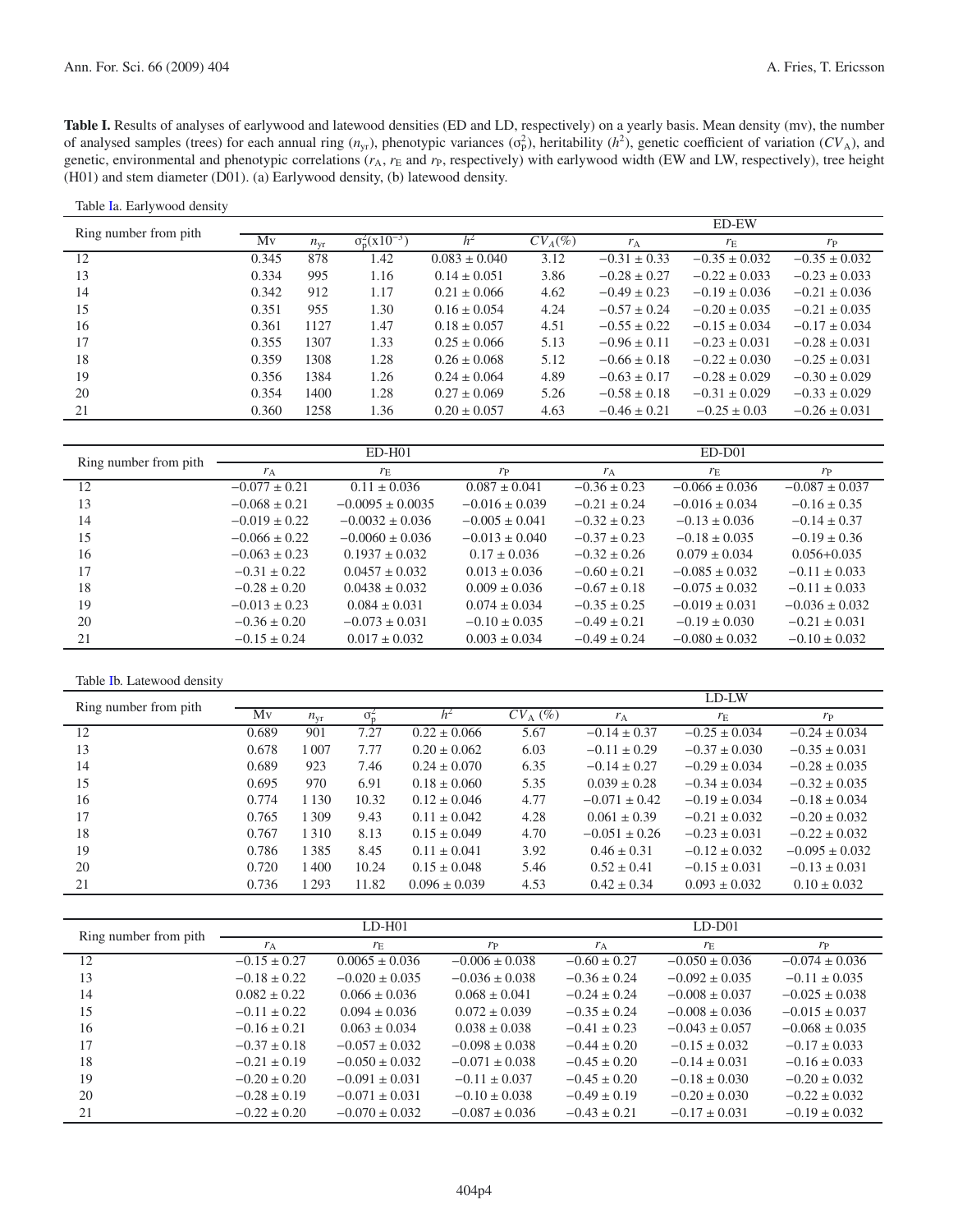

<span id="page-4-0"></span>**Figure 1.** (a) Average densities for earlywood (EDmv) and latewood (LDmv), and total (Dtot) for each annual ring  $(g\text{-}cm^{-3})$ . (b) Average widths of the earlywood (EW) and latewood (LW) ring sections (mm), and the quotients ED/EW and LD/LW ( $g \cdot cm^{-3} \times mm^{-1}$ ).

The genetic correlations between annual rings nearly always exceeded 0.7 for both ED and LD in different years (Tab. [IIa](#page-6-0), see also Tab. [Aa–Ab](#page-3-0), online material only<sup>1</sup>. Attempts to make use of a banded pattern, e.g. a pattern showing equal correlations between adjacent years, were not successful for ED, while banded correlations were present for LD, and the most informative gave genetic correlations between 0.86 and 0.97 (see Tab. [Ac](#page-3-0), online material only<sup>1</sup>).

Genetic correlations between ED and LD for individual years were high, with  $r_A$  generally exceeding ca. 0.7, except for density correlations between recently formed earlywood and early formed latewood, i.e. Δyear 5–9 in Table [IIb](#page-6-0) and the upper right part of Table [Ad](#page-3-0). In this case  $r_A$  was between 0.4 and 0.5. The genetic correlations between ED and EW were negative, generally  $r_A = -0.3$  to  $-1.0$  (Tab. [Ia](#page-3-0)); it was not possible to discern a genetic correlation between LD and LW because of the large standard errors (Tab. [Ib](#page-3-0)). The phenotypic correlations  $r_P$  between ED and EW and between LD and LW were generally negative ( $r_P = -0.1$  to  $-0.35$ ); between ED and LD this correlation was positive and highest between adjacent years (low  $\Delta$ year in Tab. [II](#page-6-0) and close to the diagonal in Tab. [Ae](#page-3-0)). In this case the correlations were generally between 0.5 and 0.6.



<span id="page-4-1"></span>**Figure 2.** Changes in total breeding values (BV) in g·cm−<sup>3</sup> and their deviations from mean values over the 10 years (no covariate). (a) Total breeding values of the 40 parents (also for total density, Dtot), (b) deviation from the mean of earlywood density (ED) for the 40 parents, and (c) deviation from the mean of latewood density (LD). For total breeding values of the 40 parents estimated with the ring width as a covariate, see Figure [B,](#page-4-0) online material.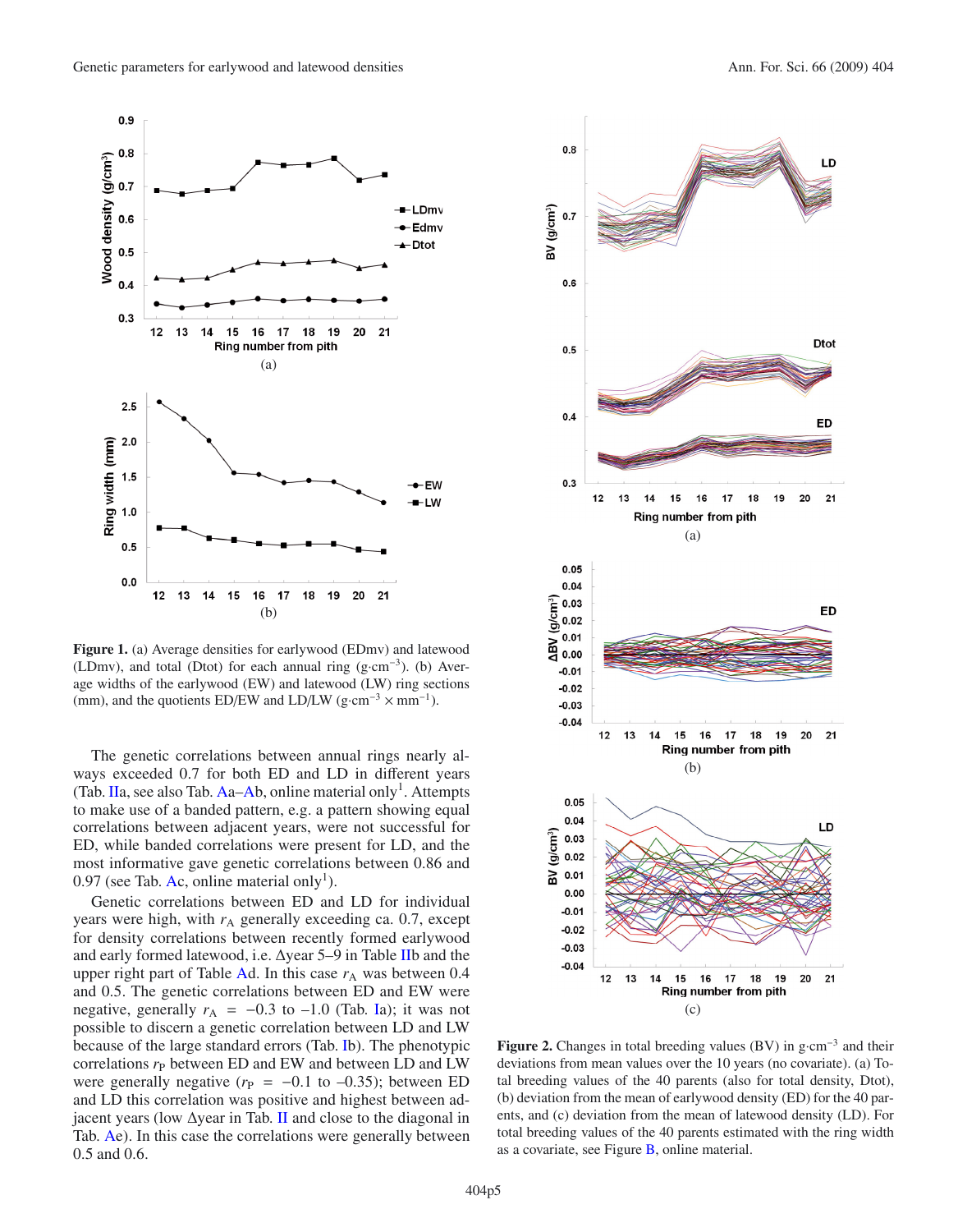

#### **4. DISCUSSION**

There was no substantial change in the average ED throughout the 10-year period, while LD increased, albeit with a drop in the penultimate year (Tab. [I](#page-3-0) and Fig. [1a](#page-4-0)). When whole ring density was analysed for the same data (Fries and Ericsson, [2006\)](#page-7-6), using the total ring width of the corresponding annual ring as a covariate eliminated the negative genetic correlation between height and wood density, and the environmental correlation between density and stem diameter. However, the negative genetic correlation between density and stem diameter remained. In the present study, with separate analyses of earlywood and latewood, none of the corresponding correlations changed when the analysis incorporated a covariate. Since data for all annual rings was only available for a few individuals, the standard errors were, however, rather high (Tab. [III\)](#page-7-16). In a study of whole ring density by Li and Wu [\(2005\)](#page-7-5), the effect of introducing the ring area as a covariate when analysing correlations and heritabilities was that the high variability disappeared. The variation without a covariate could be a consequence of annual variation in the relationship between earlywood and latewood becoming confounded with densities when analysing whole ring density rather than earlywood and latewood separately. Thus, the lack of influence of the width of the corresponding wood section is consistent with the hypothesis that separating earlywood and latewood in density analyses reduces the effect of annual variation in radial growth.

We obtained clear negative genetic and phenotypic correlations between ED and EW ( $r_A$  =  $-0.28$  to  $-0.96$  and  $r_{\rm P}$  =  $-0.17$  to  $-0.35$ ; Tab. [Ia](#page-3-0)). For LD and LW the phenotypic correlation was negative ( $r_P = -0.095$  to  $-0.35$ ), but because of high standard errors it was impossible to state a genetic correlation (Tab. [Ib](#page-3-0)). In *Pinus radiata* there were lower genetic correlations for ED and LD when examining the area of the earlywood and latewood sections instead of the widths (*r*<sup>A</sup> = −0.06 to 0.04; Zamudi et al., [2005\)](#page-7-3).

Like the ED–EW and LD–LW relationships, there were clear negative genetic correlations between both ED and stem diameter (D01) and between LD and D01 (Tab. [Ia](#page-3-0), [Ib](#page-3-0) and Figs. [Ab](#page-4-0) and [Ad](#page-4-0), online material only<sup>1</sup>). Similarly, various studies have shown that the whole ring density and growth is negatively correlated; see, e.g., Vargas-Hernandez [\(1991](#page-7-17)), Hannrup et al. [\(2000\)](#page-7-4), Fries and Ericsson [\(2006\)](#page-7-6), and Li and Wu [\(2005](#page-7-5)). Although Hodge and Purnell [\(1993\)](#page-7-0), however, found both negative and positive genetic correlations, the frequent negative genetic correlations between densities and growth traits demonstrate the difficulties associated with combining good growth with sufficiently high density. However, the genetic correlations vary considerably and breeding values for different parents develop after diverging paths (Figs. [2a](#page-4-1)– [2c](#page-4-1)), indicating that some trees have less negative or even positive genetic correlations and that breeding improvement may be possible.

Breeding values for ED increased slowly but steadily with increasing ring number from the pith, while for LD they increased but showed larger between-years differences (Fig. [2a](#page-4-1)). The amplitude of the relative breeding value for ED tended to increase and was ca. 6% of the average by the end of the period

<span id="page-5-0"></span>**Figure 3.** Changes in: (a) heritability  $(h^2)$  and (b) genetic coefficient of variation  $(CV_A)$  for earlywood and latewood density and total density (ED and LD). For heritability, earlywood and latewood ring widths are also given (EW and LW). Solid line: no covariate, broken line: the width of the corresponding ring section used as a covariate.

Height (H01) exhibited a weak negative genetic correlation with ED, with  $r_A$  often close to zero (Tab. [I\)](#page-3-0), and a weak correlation with LD  $(r_A)$  is higher but has large standard errors, Tab. [I\)](#page-3-0). In addition, stem diameter (D01) showed negative genetic correlations with ED and LD ( $r_A$  = −0.21 to −0.67; Tab. [I\)](#page-3-0) (for these correlations, see also the online material<sup>1</sup>, Figs.  $Aa-Ad<sup>1</sup>$ . The influence of the covariate was also very limited in this case. When considering the growth traits and average density of the 10 annual rings (EDtot and LDtot, respectively), the genetic correlations were negative. For EDtot they were  $r_A = -0.31$  and  $r_A = -1.10$  with H01 and D01, respectively, and for LDtot they were  $r_A = -0.11$  and  $r_A$  =  $-0.96$ , respectively (Tab. [III\)](#page-7-16). The phenotypic correlations were generally low and no covariate effect was observed (data not shown). Between EDtot and LDtot the genetic and environmental correlations were strongly positive  $(r_A = 0.72)$ and  $r_{\rm E}$  = 0.57, respectively). The heritability for height was 0.29 and for stem diameter 0.10, and the genetic correlation between them was  $0.42$  (Tab. [III\)](#page-7-16). Lower heritability for stem diameter than for height is normal, and one reason is uneven competition due to irregular spacing caused by early mortality.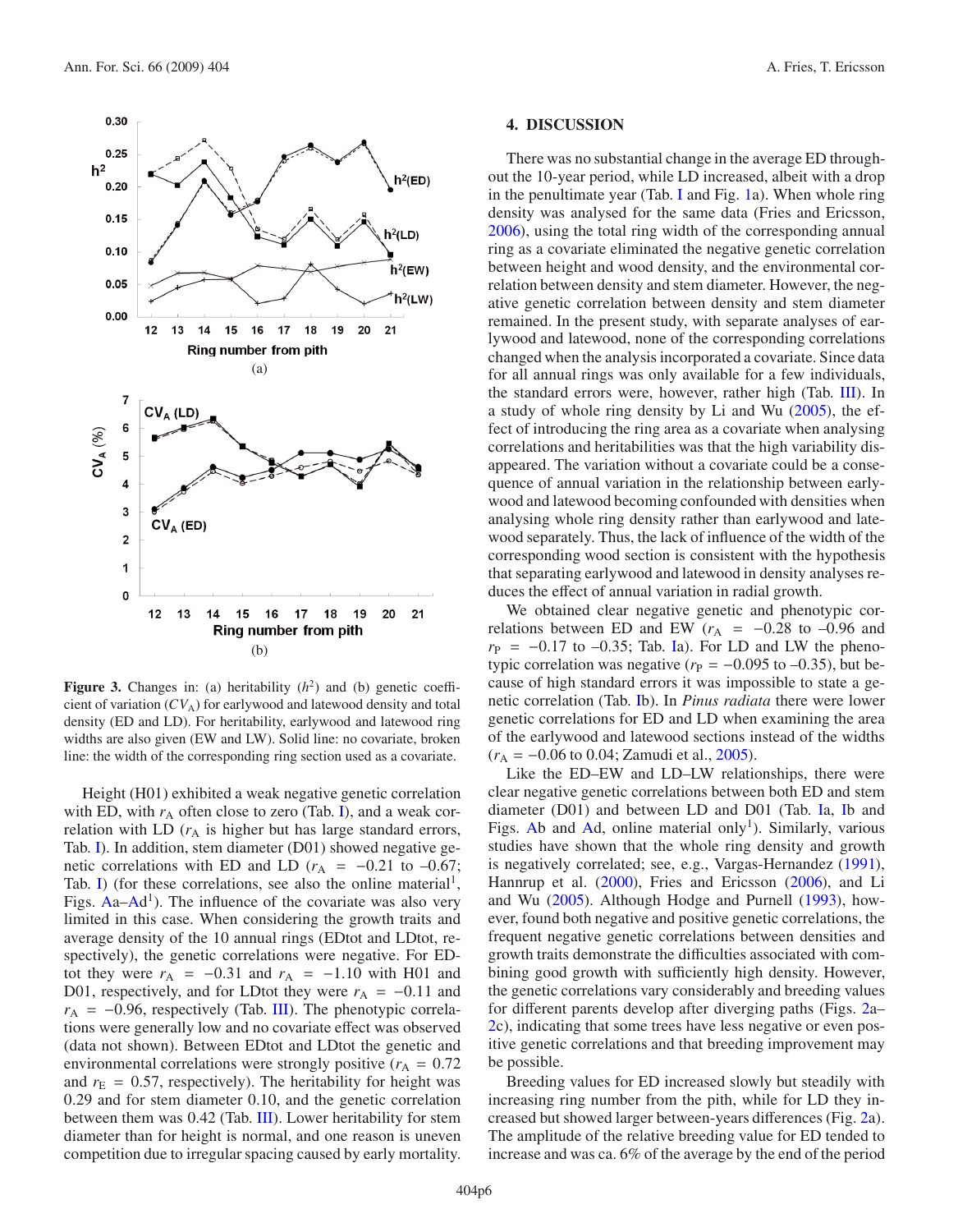<span id="page-6-0"></span>**Table II.** Average genetic, environmental and phenotypic correlations  $(r_A, r_E$  and  $r_P$ , respectively) between earlywood and latewood densities for different years. Δring indicates the number of years between each of the density estimates. For each separate correlation including their standard errors, see Table  $Aa-Ae$  online material only<sup>1</sup>. (a) Within the same wood type, i.e. for  $\Delta$ ring 1, the averages of the correlation coefficients for the regressions between ring 12 and 13, 13 and 14, etc., up to ring 20 to 21 (nine values) are used, for Δring 8, the average correlations between ring 12 and 20 and between ring 13 and 21 (two values) are used, and for Δring 9, only one correlation is included, between ring 12 and 21. (b) Between wood types. The corresponding average correlations with Δring estimated by ring number for ED minus LD.

| (a) Between the same woodtype. |                         |             |             |                          |             |             |             |  |  |  |
|--------------------------------|-------------------------|-------------|-------------|--------------------------|-------------|-------------|-------------|--|--|--|
|                                |                         | ED-ED       |             | LD-LD                    |             |             |             |  |  |  |
| $\overline{\Delta}$ ring       | $r_A$                   | $r_{P}$     |             | $r_{\rm E}$              | $r_A$       | $r_{P}$     | $r_{\rm E}$ |  |  |  |
| $\mathbf{1}$                   | 0.95                    | 0.59        |             | 0.56                     | 0.96        | 0.78        | 0.76        |  |  |  |
| 2                              | 0.91                    | 0.61        |             | 0.58                     | 0.94        | 0.75        | 0.75        |  |  |  |
| 3                              | 0.91                    | 0.57        |             | 0.55                     | 0.83        | 0.70        | 0.68        |  |  |  |
| $\overline{4}$                 | 0.86                    | 0.44        |             | 0.41                     | 0.88        | 0.71        | 0.69        |  |  |  |
| 5                              | 0.79                    | 0.54        |             | 0.52                     | 0.82        | 0.66        | 0.65        |  |  |  |
| 6                              | 0.71                    | 0.47        |             | 0.45                     | 0.79        | 0.67        | 0.66        |  |  |  |
| 7                              | 0.74                    | 0.50        |             | 0.48                     | 0.82        | 0.66        | 0.65        |  |  |  |
| 8                              | 0.57                    | 0.40        |             | 0.51                     | 0.83        | 0.64        | 0.63        |  |  |  |
| 9                              | 0.63                    | 0.35        |             | 0.34                     | 0.76        | 0.60        | 0.59        |  |  |  |
|                                | (b) Between wood types. |             |             |                          |             |             |             |  |  |  |
|                                |                         | ED minus LD |             |                          | ED minus LD |             |             |  |  |  |
| $\overline{\text{Aring}}$      | $r_A$                   | $r_{\rm P}$ | $r_{\rm E}$ | $\overline{\Delta}$ ring | $r_A$       | $r_{\rm P}$ | $r_{\rm E}$ |  |  |  |
| $\boldsymbol{0}$               | 0.86                    | 0.54        | 0.51        |                          |             |             |             |  |  |  |
| 1                              | 0.78                    | 0.44        | 0.41        | $-1$                     | 0.86        | 0.46        | 0.42        |  |  |  |
| $\overline{c}$                 | 0.71                    | 0.44        | 0.42        | $-2$                     | 0.88        | 0.43        | 0.39        |  |  |  |
| 3                              | 0.64                    | 0.40        | 0.38        | $-3$                     | 0.88        | 0.39        | 0.36        |  |  |  |
| 4                              | 0.62                    | 0.43        | 0.42        | $-4$                     | 0.87        | 0.36        | 0.32        |  |  |  |
| 5                              | 0.50                    | 0.43        | 0.42        | $-5$                     | 0.92        | 0.37        | 0.33        |  |  |  |
| 6                              | 0.48                    | 0.45        | 0.45        | $-6$                     | 0.84        | 0.29        | 0.25        |  |  |  |
| 7                              | 0.48                    | 0.44        | 0.44        | $-7$                     | 0.90        | 0.38        | 0.35        |  |  |  |
| 8                              | 0.45                    | 0.41        | 0.41        | $-8$                     | 0.86        | 0.29        | 0.25        |  |  |  |
| 9                              | 0.46                    | 0.37        | 0.36        | $-9$                     | 1.10        | 0.28        | 0.25        |  |  |  |

(Fig. [2b](#page-4-1)). For LD the final amplitude was about the same percentage, but here there was a decreasing trend (Fig. [2c](#page-4-1)). One possible reason for the decrease in LD in the penultimate year is the narrow latewood section making the delineation between earlywood and latewood rather difficult. If some of the earlywood is included, this will reduce the calculated density. This explanation is supported by the greater phenotypic variance recorded for LD of the outermost rings (Tab. [I\)](#page-3-0).

The heritability exhibited an increasing trend with age for ED, but a decreasing trend for LD (Fig. [3a](#page-5-0)). Similar trends have also been recognised in *Pinus pinaster* by Gaspar et al. [\(2008\)](#page-7-18) up to ring number 11. In our study, however, heritabilities seemed to stabilise at ring number 16–17, with a value of ca. 0.25 for ED and 0.10–0.15 for LD. At this age EW and LW also stabilised (Fig. [1b](#page-4-0)). This phenomenon was also recorded for ring density and ring width by Li and Wu [\(2005](#page-7-5)). Furthermore, in the previous whole ring density analysis of the material examined here (Fries and Ericsson, [2006\)](#page-7-6), heritability was constant but fluctuated during the 10-year period. Including the covariate in the present study had no final effect on either the heritability or the coefficient of variation (Figs. [3a–3b](#page-5-0)). Heritabilities for EDtot and LDtot were 0.25 and 0.26, respectively (Tab. [III\)](#page-7-16), and this was similar to or slightly lower than heritabilities for earlywood, latewood and total densities recorded in many other studies, e.g. Fries [\(1986\)](#page-7-19) studying *Pinus contorta*; Hannrup et al. [\(2000\)](#page-7-4) and Fries and Ericsson [\(2006\)](#page-7-6) studying Scots pine; Gwaze et al. [\(2002\)](#page-7-20) studying *Pinus taeda*; Ivkovich et al. [\(2002\)](#page-7-21) studying *Picea engelmannia* and *Picea glauca*; Li and Wu [\(2005\)](#page-7-5) and Zamudi et al. [\(2005\)](#page-7-3) studying *Pinus radiata*; Bouffier at al. [\(2008a;](#page-7-22) [2008b\)](#page-7-23) studying *Pinus pinaster*; and Ukrainetz [\(2008\)](#page-7-24) studying *Pseudotsuga menziesii*. An additional general pattern is that the estimated heritabilities for ED and LD are of similar size, although Louzada et al. [\(2002](#page-7-25)), Bouffier et al. [\(2008b\)](#page-7-23) and Ukrainetz [\(2008\)](#page-7-24) recorded a higher value for ED than LD.

The stabilisation of heritabilities (Fig. [3a](#page-5-0)), coefficients of variation (Fig. [3b](#page-5-0)) and breeding values (Fig. [2a](#page-4-1)) at around annual ring 17 corresponds to the age when the transition from juvenile wood to mature wood is thought to occur (see, e.g., Burdon et al., [2004](#page-7-7) and a literature review in Kučera [1994\)](#page-7-11). Therefore, our results do not contradict this suggested age for the change from juvenile to mature wood.

The genetic correlations between ED and LD of the same or adjacent annual rings was above 0.7 (low Δyear in Tab. [IIb](#page-6-0)), and the standard errors were low (Tab. [Ad](#page-3-0), online material  $\text{only}^1$ ). The genetic correlation between EDtot and LDtot was 0.72 (Tab. [III\)](#page-7-16). These findings indicate that selecting for high ED entails little risk of reductions in LD, or vice versa, in accordance with Hodge and Purnell [\(1993\)](#page-7-0). However, low genetic correlations between the density of recently formed earlywood and early formed latewood (Tab. [IId](#page-6-0)) indicate that selection based on latewood density before mature age may be less effective, while using ED as a selection criterion at young ages may be very effective for achieving high density when the trees are older.

Like  $CV_A$ , a higher final heritability for ED than for LD for the most recently formed annual rings and increasing amplitude in the relative breeding value indicate a stronger genetic influence on ED than on LD, especially with increasing age. The large standard errors for correlations including LD are probably partly due to difficulties in measuring LD using the technique employed in this study, and make ED a somewhat safer selection criterion than LD if only one of them is to be chosen.

## **5. CONCLUSIONS**

The higher final heritabilities for ED than for LD (Fig. [3a](#page-5-0)), the equal genetic coefficient of variation (Fig. [3b](#page-5-0)), and the increasing amplitude of the relative breeding values for ED (Fig. [2b](#page-4-1)) indicate that ED is a somewhat safer selection criterion than LD. This is supported by the higher genetic correlation between earlywood formed at a young age and latewood formed at an advanced age than between early formed latewood and recently formed earlywood (Tab. [II;](#page-6-0) see also Tab. [Ad](#page-3-0), online material only<sup>1</sup>). However, the generally strong positive genetic correlation between ED and LD for the same